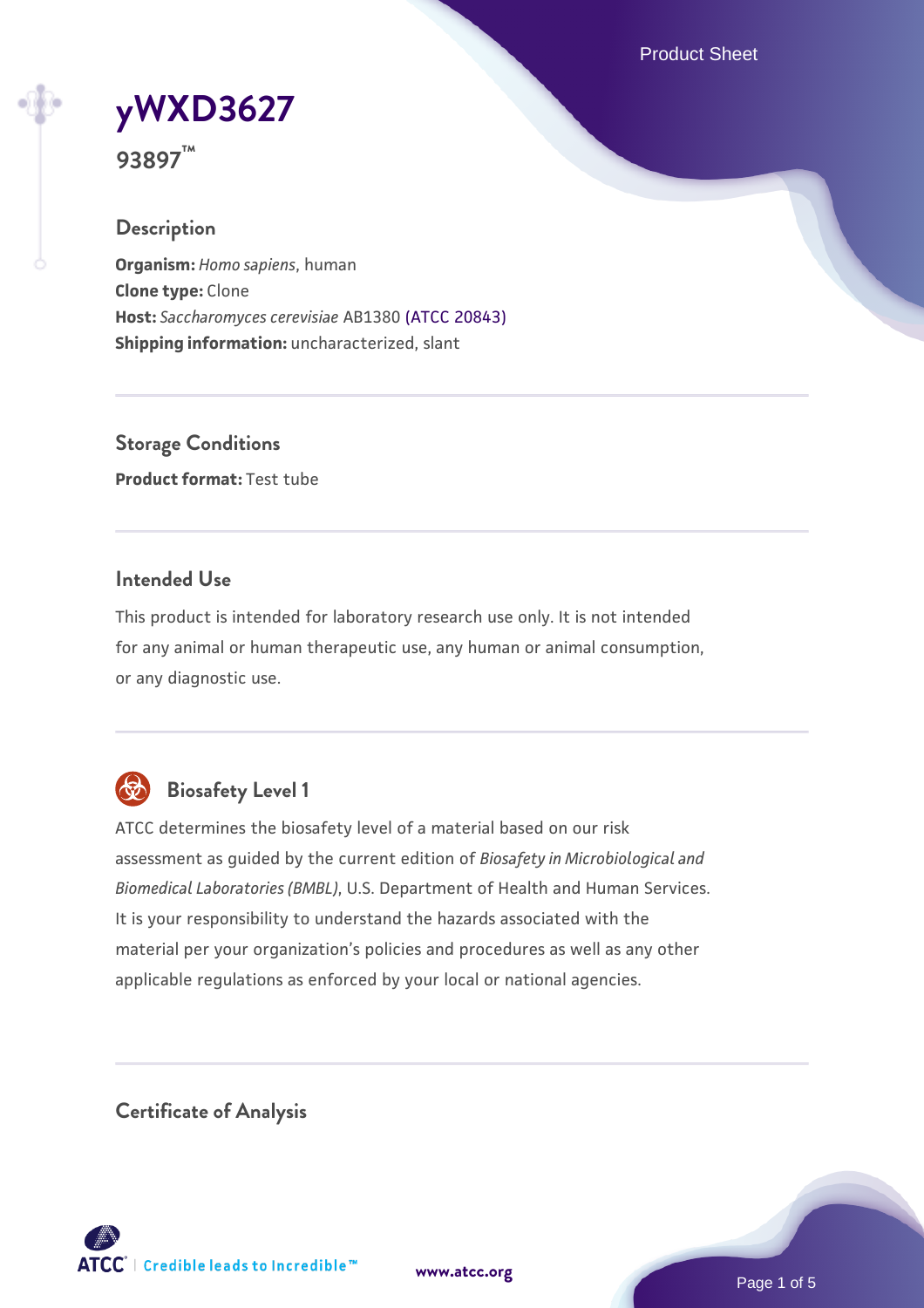

For batch-specific test results, refer to the applicable certificate of analysis that can be found at www.atcc.org.

#### **Insert Information**

**Type of DNA:** genomic **Genome:** Homo sapiens **Chromosome:** X X pter-q27.3 **Gene name:** DNA Segment, single copy **Gene product:** DNA Segment, single copy [DXS5146] **Gene symbol:** DXS5146 **Contains complete coding sequence:** Unknown **Insert end:** EcoRI

#### **Vector Information**

**Construct size (kb):** 625.0 **Intact vector size:** 11.454 **Vector name:** pYAC4 **Type of vector:** YAC **Host range:** *Saccharomyces cerevisiae*; *Escherichia coli* **Vector information:** other: telomere, 3548-4235 other: telomere, 6012-6699 Cross references: DNA Seq. Acc.: U01086 **Cloning sites:** EcoRI **Markers:** SUP4; HIS3; ampR; URA3; TRP1 **Replicon:** pMB1, 7186-7186; ARS1, 9632-10376

# **Growth Conditions**

**Medium:** 



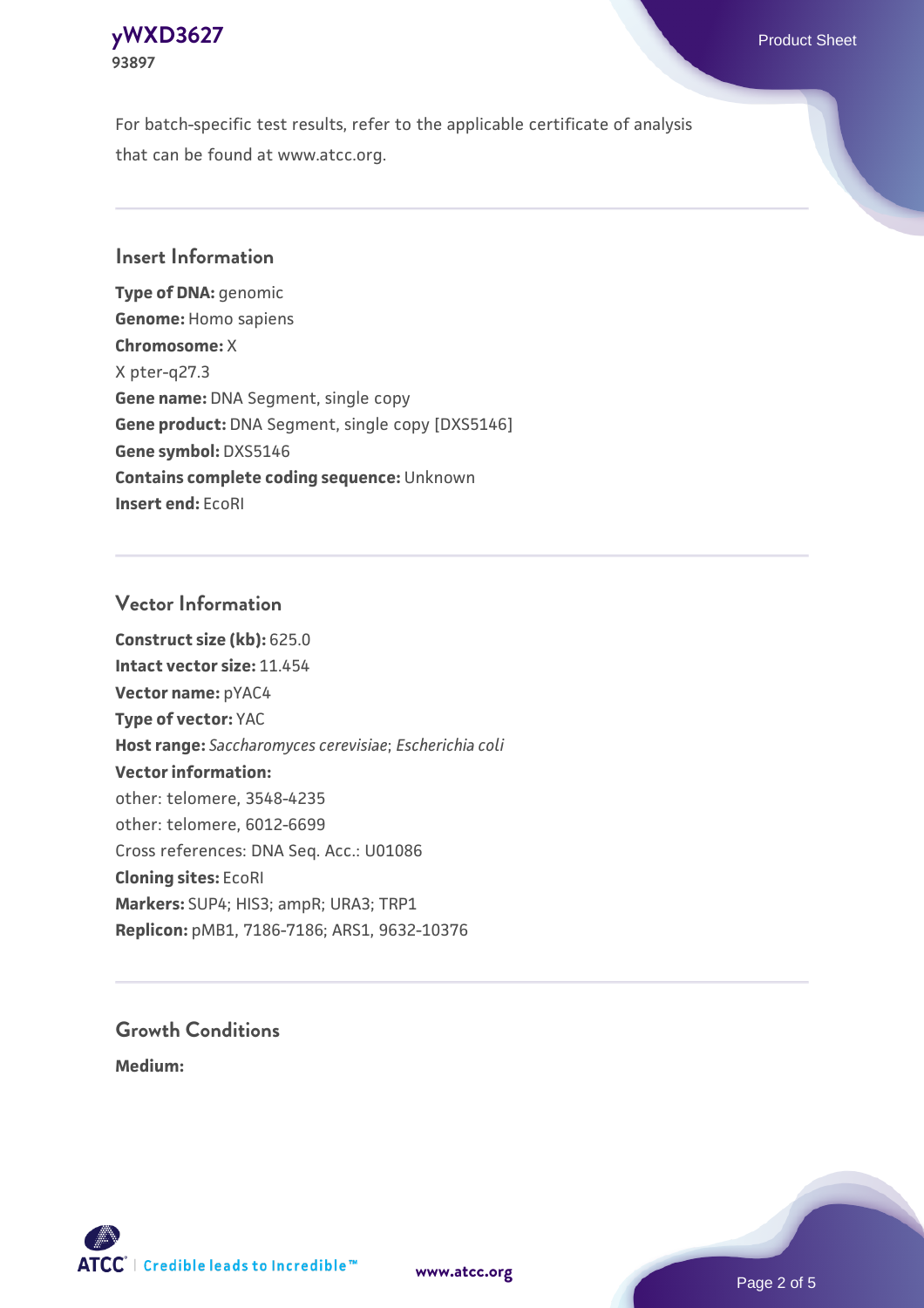**[yWXD3627](https://www.atcc.org/products/93897)** Product Sheet **93897**

[ATCC Medium 1245: YEPD](https://www.atcc.org/-/media/product-assets/documents/microbial-media-formulations/1/2/4/5/atcc-medium-1245.pdf?rev=705ca55d1b6f490a808a965d5c072196) **Temperature:** 30°C

#### **Notes**

More information may be available from ATCC (http://www.atcc.org or 703- 365-2620).

### **Material Citation**

If use of this material results in a scientific publication, please cite the material in the following manner: yWXD3627 (ATCC 93897)

### **References**

References and other information relating to this material are available at www.atcc.org.

#### **Warranty**

The product is provided 'AS IS' and the viability of ATCC® products is warranted for 30 days from the date of shipment, provided that the customer has stored and handled the product according to the information included on the product information sheet, website, and Certificate of Analysis. For living cultures, ATCC lists the media formulation and reagents that have been found to be effective for the product. While other unspecified media and reagents may also produce satisfactory results, a change in the ATCC and/or depositor-recommended protocols may affect the recovery, growth, and/or function of the product. If an alternative medium formulation or reagent is used, the ATCC warranty for viability is no longer

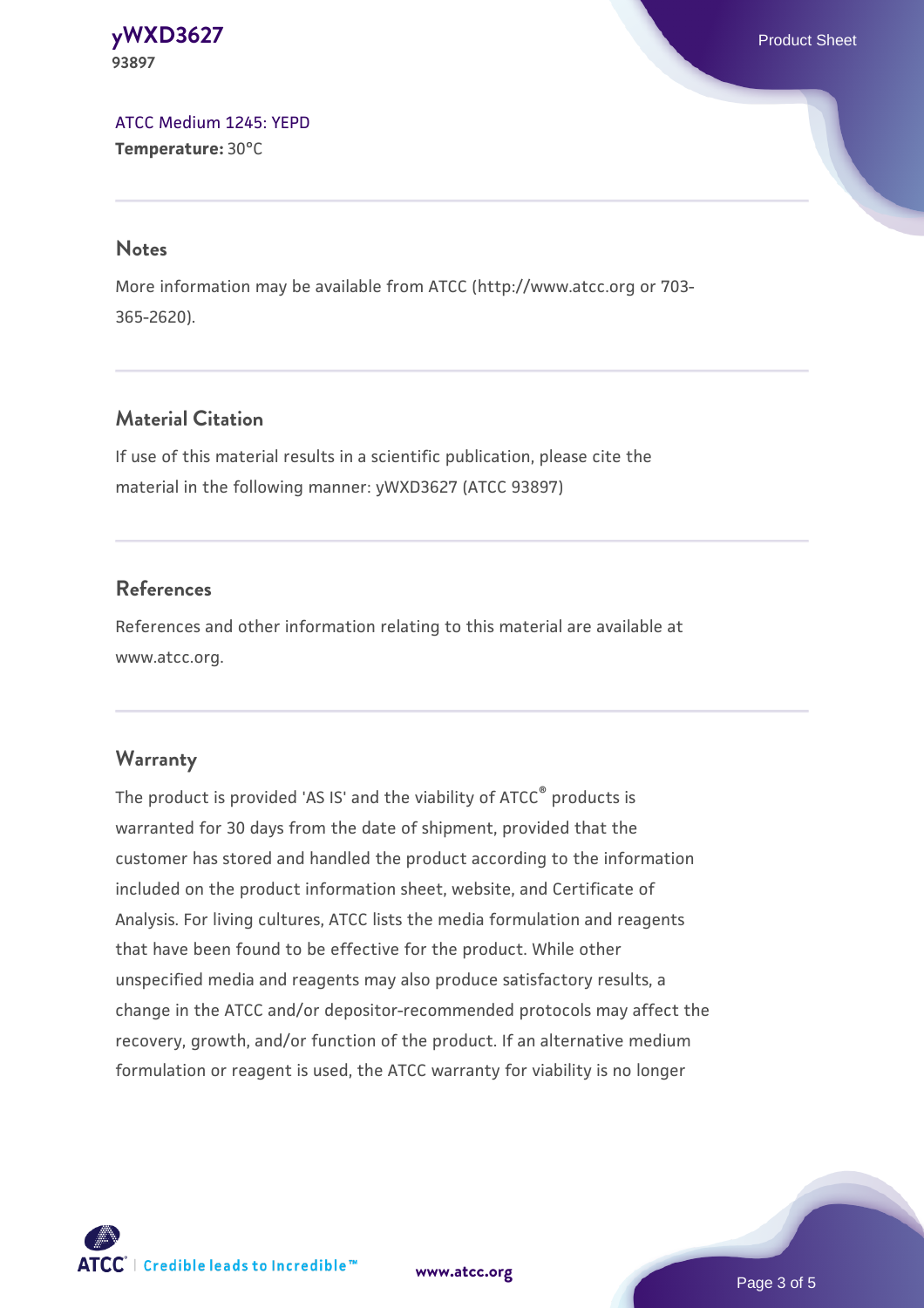**[yWXD3627](https://www.atcc.org/products/93897)** Product Sheet **93897**

valid. Except as expressly set forth herein, no other warranties of any kind are provided, express or implied, including, but not limited to, any implied warranties of merchantability, fitness for a particular purpose, manufacture according to cGMP standards, typicality, safety, accuracy, and/or noninfringement.

#### **Disclaimers**

This product is intended for laboratory research use only. It is not intended for any animal or human therapeutic use, any human or animal consumption, or any diagnostic use. Any proposed commercial use is prohibited without a license from ATCC.

While ATCC uses reasonable efforts to include accurate and up-to-date information on this product sheet, ATCC makes no warranties or representations as to its accuracy. Citations from scientific literature and patents are provided for informational purposes only. ATCC does not warrant that such information has been confirmed to be accurate or complete and the customer bears the sole responsibility of confirming the accuracy and completeness of any such information.

This product is sent on the condition that the customer is responsible for and assumes all risk and responsibility in connection with the receipt, handling, storage, disposal, and use of the ATCC product including without limitation taking all appropriate safety and handling precautions to minimize health or environmental risk. As a condition of receiving the material, the customer agrees that any activity undertaken with the ATCC product and any progeny or modifications will be conducted in compliance with all applicable laws, regulations, and guidelines. This product is provided 'AS IS' with no representations or warranties whatsoever except as expressly set forth herein and in no event shall ATCC, its parents, subsidiaries, directors, officers, agents, employees, assigns, successors, and affiliates be liable for indirect, special, incidental, or consequential damages of any kind in connection with or arising out of the customer's use of the product. While reasonable effort is made to ensure authenticity and reliability of materials on deposit, ATCC is not liable for damages arising from the misidentification or



**[www.atcc.org](http://www.atcc.org)**

Page 4 of 5